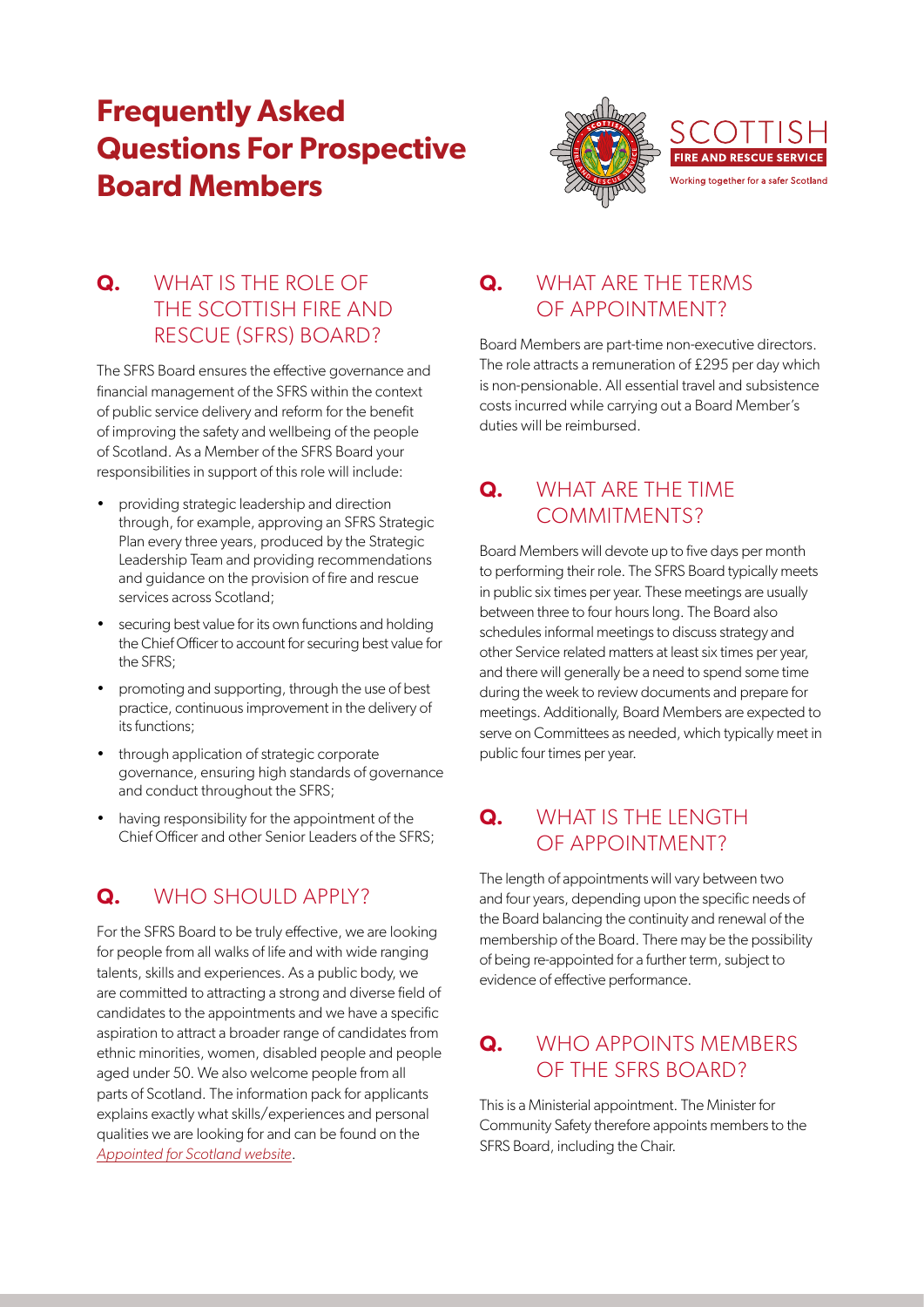

### **Q.** HOW IS THE MINISTER SUPPORTED DURING THIS PROCESS?

The appointment process is led by a selection panel consisting of:

- Tom Hardy Head of Fire and Rescue Unit, Scottish Government
- Kirsty Darwent Chair of SFRS
- Mary Pitcaithly Member, Scottish Police Authority
- Ali Jarvis, Public Appointments Adviser, Ethical Standards Commissioner

Present at both the shortlisting meeting and at interviews will also be:

• Karen Piaskowski, Public Appointments Manager, Scottish Government (as secretariat)

The appointment process will be monitored by the Commissioner for Ethical Standards in Public Life in Scotland. It's the Commissioner's role to ensure that appointments are made fairly and openly and are based on how well people match the skills needed for the role. At the end of the interview process the panel will make their recommendations on the outcome. However, new appointments are made by Scottish Ministers and ultimately the decision lies with the Minister for Community Safety.

### **Q.** HOW LONG DOES THE APPOINTMENT PROCESS TAKE?

A robust process is undertaken to appoint SFRS Board Members. This will take approximately 3 months from the time of submitting the application to notification of the outcome. Over this period, shortlisting is carried out, interviews are conducted, fit and proper person tests are undertaken and the skill requirements of the Board are matched with potential candidates. Shortlisting is typically concluded during the month after applications close. Applicants who are not short-listed will be notified.

### **Q.** WHO IS ON THE BOARD NOW?

The Board currently consists of 12 members in total, 11 members and a Chair. Two Members' appointments expire in July this year and one in October 2022 while the Chair's appointment has been extended until December 2025. *[Information on current members.](https://www.firescotland.gov.uk/about-us/sfrs-board.aspx)*

### **Q.** WHAT HAPPENS IF YOU'RE APPOINTED?

If you're appointed, some of the information that you've produced will be made public in a media release about your appointment. It will include:

- your name;
- a short description of SFRS;
- a brief summary of the skills, knowledge and abilities you bring to the role;
- how long you've been appointed for;
- any remuneration associated with the appointment;
- details of any other public appointments you hold and any related remuneration you receive for them;
- details of any political activity you declared;
- a statement that the appointment is regulated by the Commissioner for Ethical Standards in Public Life in Scotland (the Commissioner).

Arrangements will also be made for induction into the SFRS Board. The induction programme is designed to give you an initial overview and understanding of the organisation with an opportunity to meet with fellow Board Members and the Chief Officer and Strategic Leadership Team. This in normally delivered face-to face over two to three days however dependent on COVID-19 safety measures in place at the time may be virtual or a combination of the two and may therefore extend to three of four shorter days split over a couple of weeks.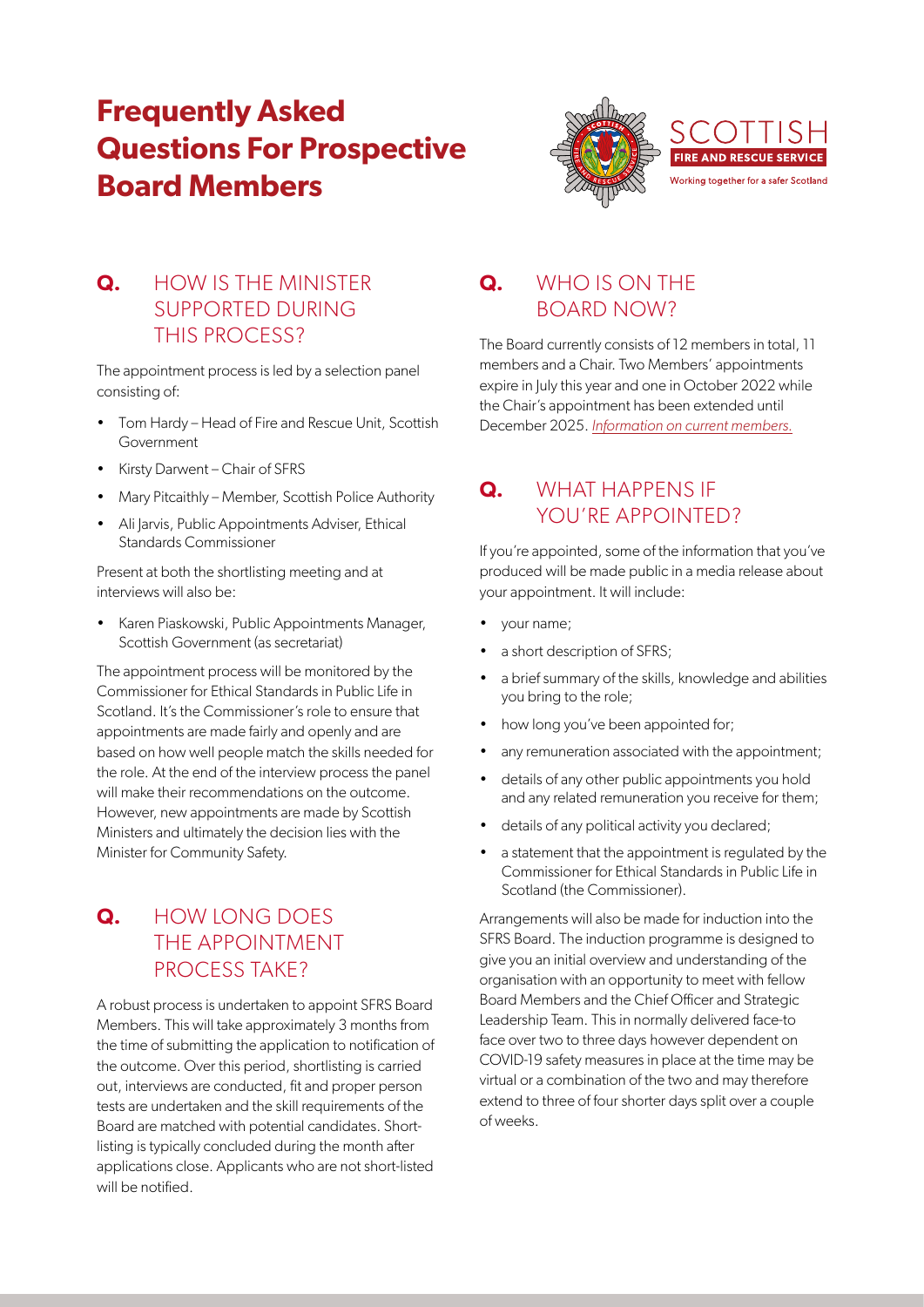

### **Q.** HOW MANY COMMITTEES OF THE BOARD ARE THERE AND HOW OFTEN DO THEY MEET?

The Board is able to establish its own Committee structure and delegate responsibilities to such committees as it considers fit. In addition to giving leadership and strategic direction, a very important role for the Board is the scrutiny of risk, financial management and performance.

At the moment the Board has the following Committee structure which is reviewed annually. Each committee has a dedicated Chair, the Committees meet in public approximately 4 times per year.

- Service Delivery Committee
- Audit and Risk Assurance Committee
- Transformation and Major Projects Committee
- Staff Governance Committee

The Committees also conduct one or two dedicated workshops each throughout the year.

### **Q.** WHAT IS THE CHIEF OFFICER'S ROLE?

The Chief Officer is accountable to the Board for the performance, management and staffing of the SFRS, and for ensuring that its functions are fulfilled and targets met through effective and properly controlled executive action.

The Chief Officer, as Accountable Officer for SFRS, is personally answerable to the Scottish Parliament for ensuring that SFRS resources are used economically, efficiently and effectively. The Board/Chair should be aware of/have regard to these Accountable Officer responsibilities. The Board in turn is responsible to Parliament for its actions and conduct.

More information on the specific responsibilities of the Chief Officer can be found in the *[Governance and](https://www.firescotland.gov.uk/media/630689/140626_item_15_governance_and_accountability_framework.pdf)  [Accountability Framework.](https://www.firescotland.gov.uk/media/630689/140626_item_15_governance_and_accountability_framework.pdf)*

### **Q.** WHO MANAGES THE SFRS?

The day to day management of the SFRS is undertaken by the Strategic Leadership Team (SLT) and it is responsible for delivering the Scottish Fire and Rescue Service on behalf of the Board. *[Information on the SLT.](https://www.firescotland.gov.uk/about-us/strategic-leadership-team.aspx)*

### **Q.** HOW IS THE SFRS FUNDED?

The SFRS receives its funding (grant in aid) from the Scottish Government. Details are published annually in the Scottish Government's Draft Budget document, and is then authorised by the Scottish Parliament in the annual Budget Act.

### **Q.** HOW MINISTER'S SET OUT THEIR EXPECTATIONS FOR THE SFRS?

The Scottish Government is in the process of producing a new Fire and Rescue Framework for Scotland. The current Fire and Rescue Framework for Scotland 2016 sets out the expectations of the SFRS and its strategic priorities for the Service. The Framework also provides high level guidance on how the SFRS is expected to contribute to a Safer and Stronger Scotland and the overarching purpose of the Scottish Government. *[The](https://www.gov.scot/publications/fire-rescue-framework-scotland-2016/)  [2016 Fire Framework.](https://www.gov.scot/publications/fire-rescue-framework-scotland-2016/)*

This current Framework is due for a review by Scottish Government during 2021/22 which will therefore result in a SFRS Strategic Plan being developed by the SLT and being approved by the Board as a result.

The SFRS has a 3 year Strategic Plan (approved by the Board) which sets out how it will deliver on the Scottish Government's Fire Framework. This Strategic Plan outlines how the Framework is implemented in practice.